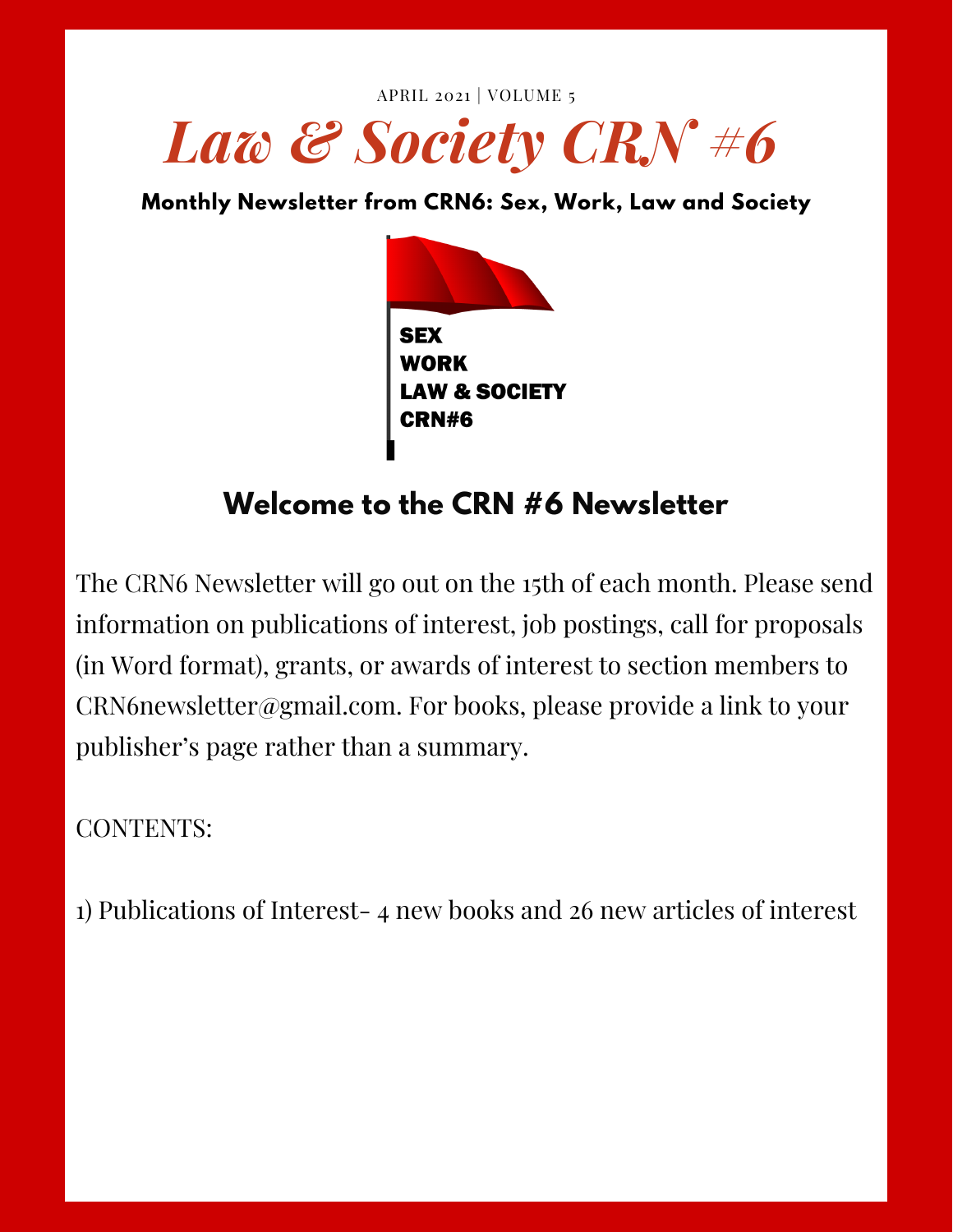

# **Publications of Interest**

#### **Books**

#### **Tremblay, Francine (2021).** *Organizing for Sex Workers' Rights in Montréal: Resistance and Advocasy***. Lanham, MD: Lexington Books.**

https://rowman.com/ISBN/9781498593892/Organizing-for-Sex-[Workers%E2%80%99-Rights-in-Montr%C3%A9al-Resistance-and-Advocacy](https://rowman.com/ISBN/9781498593892/Organizing-for-Sex-Workers%E2%80%99-Rights-in-Montr%C3%A9al-Resistance-and-Advocacy)

## **Yanqiu Rachel Zhou, Christina Sinding, & Donald Goellnicht. (Eds). (2021).** *Sexualities, Transnationalism, and Globalisation: New Perspectives***. New York, NY: Routledge.**

[https://www.routledge.com/Sexualities-Transnationalism-and-Globalisation-](https://www.routledge.com/Sexualities-Transnationalism-and-Globalisation-New-Perspectives/Zhou-Sinding-Goellnicht/p/book/9780367369682)New-Perspectives/Zhou-Sinding-Goellnicht/p/book/9780367369682

**Roger, Maren. (2021).** *Wartime Relations: Intimacy, Violence, and Prostitution in Occupied Poland, 1939-1945***. Oxford, UK: Oxford University Press**

[https://global.oup.com/academic/product/wartime-relations-9780198817222?](https://global.oup.com/academic/product/wartime-relations-9780198817222?cc=us&lang=en&) cc=us&lang=en&

**Luna, Sarah. (2020).** *Love in the Drug War: Selling Sex and Finding Jesus on the Mexico-US Border***. Austin, TX: University of Texas Press.**

<https://utpress.utexas.edu/books/luna-love-in-the-drug-war>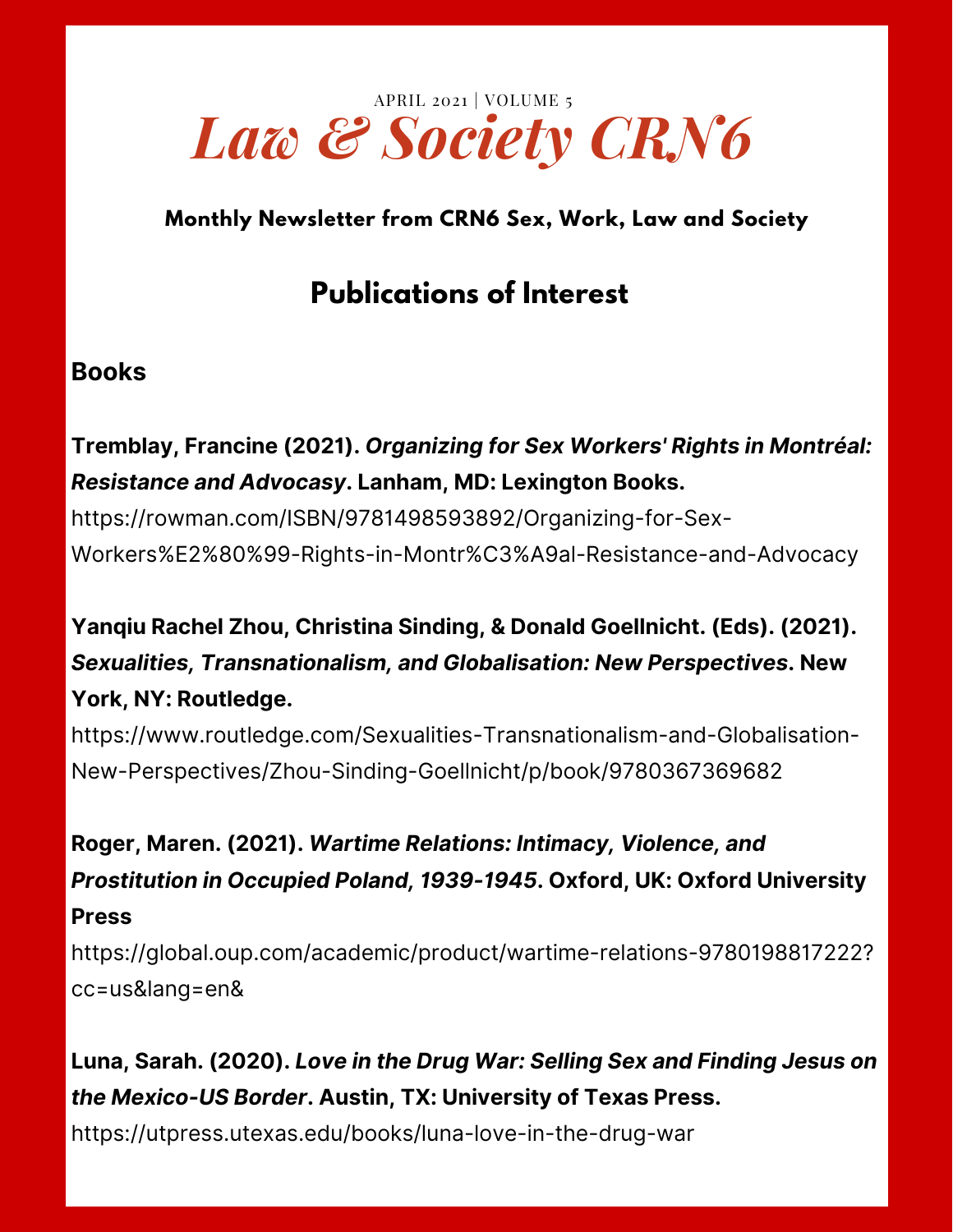

# **Publications of Interest Continued**

#### **Articles (Page 1 of 5)**

Huysamen, M. & Sanders, T. (2021). Institutional Ethics Challenges to Sex Work Researchers: Committees, Communities, and Collaboration. *Sociological Research Online*. doi:[10.1177/13607804211002847](https://doi.org/10.1177/13607804211002847)

Dziuban, A., Możdrzeń, M. and Ratecka, A. (2021), "Very little but a lot." Solidarity within the sex workers' community in Poland during the COVID‐19 pandemic. *Gender, Work Organization*. <https://doi.org/10.1111/gwao.12677>

Aantjes, C.J., Munguambe, K., Muchanga, V. et al. (2021). Why Doesn't the Decriminalisation of Same-Sex Sexuality and Sex Work Ensure Rights? The Legality and Social Acceptance of Transgressive Sexualities in Urban Mozambique. *Sex Res Soc Policy*. [https://doi.org/10.1007/s13178-021-00554-](https://doi.org/10.1007/s13178-021-00554-1) 1

Aroney, E. (2021). Changing Minds and Changing Laws: How New Zealand Sex Workers and Their Allies Shaped Decriminalisation in New Zealand. *Sex Res Soc Policy*. <https://doi.org/10.1007/s13178-021-00564-z>

Nicola Mai, P.G. Macioti, Calum Bennachie, Anne E. Fehrenbacher, Calogero Giametta, Heidi Hoefinger & Jennifer Musto. (2021). Migration, sex work and trafficking: the racialized bordering politics of sexual humanitarianism, *Ethnic and Racial Studies*, DOI: [10.1080/01419870.2021.1892790](https://doi.org/10.1080/01419870.2021.1892790)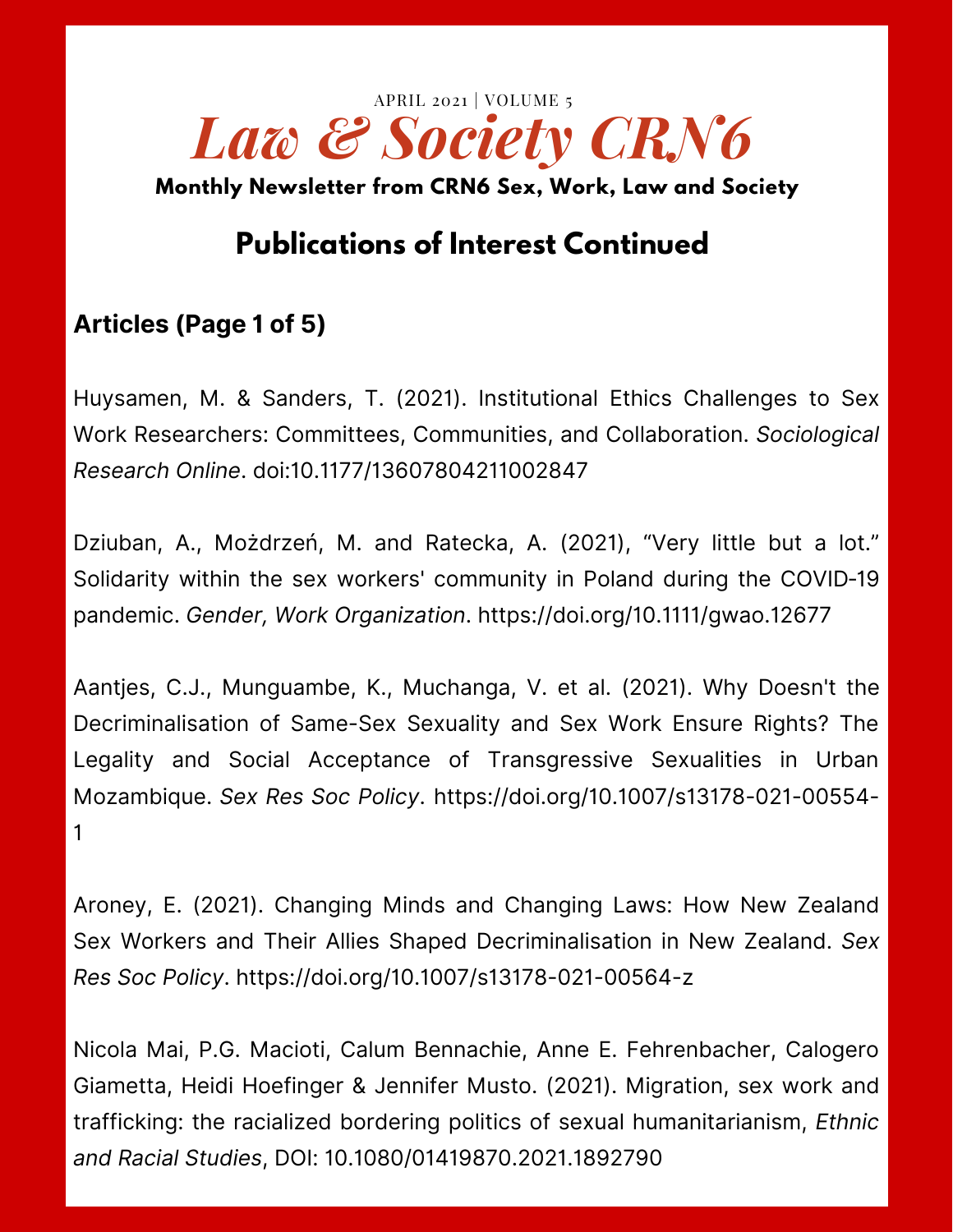

# **Publications of Interest Continued**

### **Articles (Page 2 of 5)**

Negi, D.P., Abdul Azeez, E.P., Kaini, A. et al. (2021) . 'Forced to Choose': Bacchara Women's Experiences in Sex Work. *Sexuality & Culture*. <https://doi.org/10.1007/s12119-021-09838-5>

Bond, P. (2021). The Dunedin Model: Dunedin Sex Worker Experiences Under Decriminalisation in Aotearoa New Zealand. *Sex Res Soc Policy*. <https://doi.org/10.1007/s13178-021-00551-4>

Wise, A., Kianian, B., Chang, H. et al. Place-Based Correlates of Exchange Sex Among People Who Inject Drugs in 19 U.S. Metropolitan Areas, 2012. *Arch Sex Behav* (2021). <https://doi.org/10.1007/s10508-020-01883-9>

Brody, C., Berkowitz, R.L., Chhoun, P. et al. (2021). "Feeling clean": stigma and intravaginal practices among female entertainment workers in Cambodia. BMC Women's Health 21, 127. [https://doi.org/10.1186/s12905-021-01271-y.](https://doi.org/10.1186/s12905-021-01271-y)

Rigotti, Carlotta. (2021). When the law meets feminisms: The shortcomings of contemporary prostitution policies across the European Union. *Women's Studies International Forum*. 86, https://doi.org/10.1016/j.wsif.2021.102467.

Stauter-Halsted, K. (2021). Prostitution and Trafficking in the Age of Empire: Global and Scalar Approaches to Migration and Sexual Labor. *Journal of Women's History*, 33(1), 140-149. doi:10.1353/jowh.2021.0007.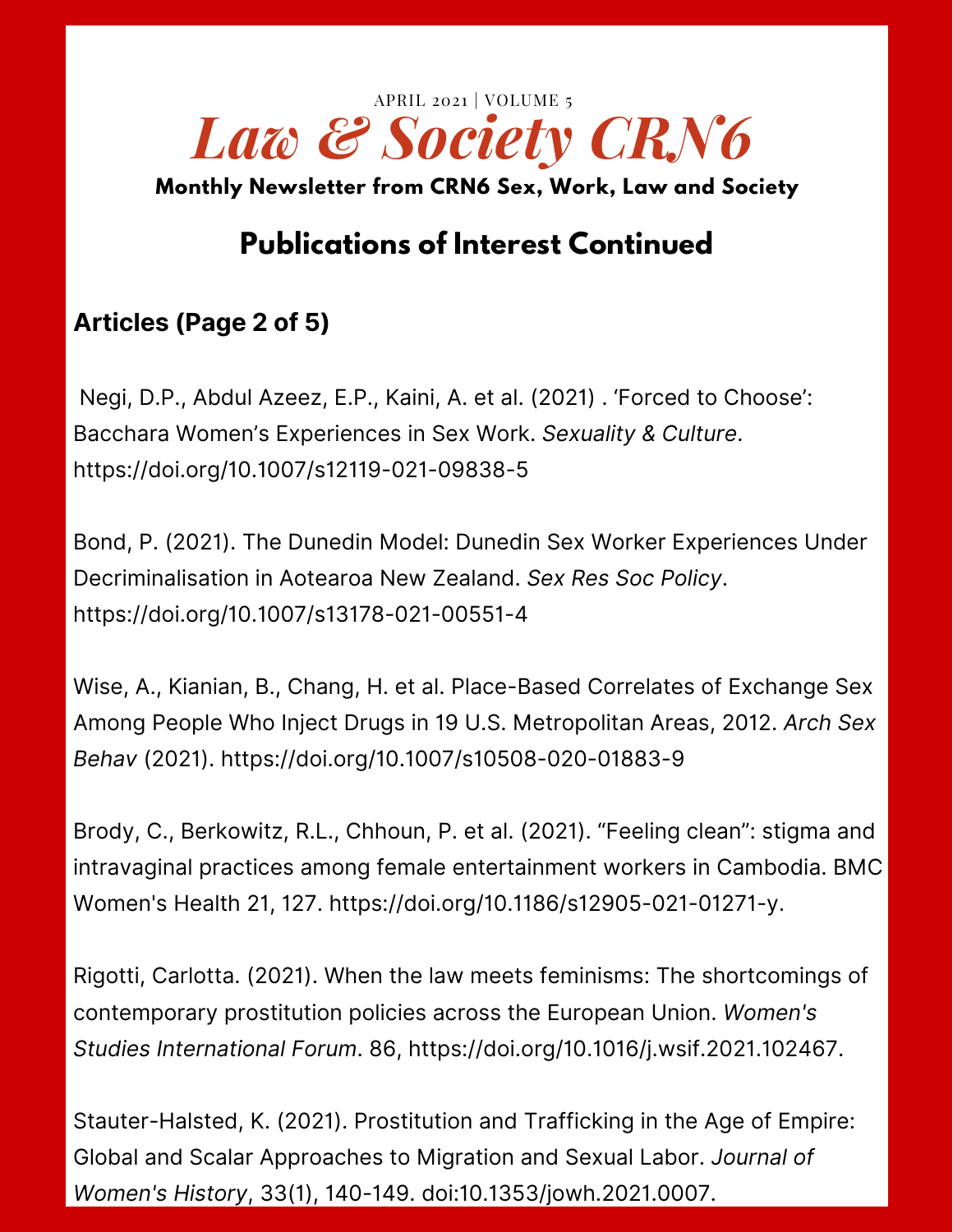

# **Publications of Interest Continued**

### **Articles (Page 3 of 5)**

Gerassi L, Pederson A. (2021). 'Have you ever traded sex for money or drugs?' Health care providers' perspectives on sex trafficking risk assessments in clinics. *Journal of Health Services Research & Policy*. doi[:10.1177/1355819621997478](https://doi.org/10.1177/1355819621997478)

Bacik, Ivana. (2021). #MeToo, consent and prostitution – The Irish law reform experience. *Women's Studies International Forum*. 86, <https://doi.org/10.1016/j.wsif.2021.102457>

Caterina Tess Kendrick, Katie MacEntee, Ciann L. Wilson & Sarah Flicker. (2021). Staying safe: how young women who trade sex in Toronto navigate risk and harm reduction, *Culture, Health & Sexuality*, DOI: [10.1080/13691058.2021.1900603](https://doi.org/10.1080/13691058.2021.1900603)

Semá Baltazar, C., Mehta, N., Juga, A. et al. (2021). Who Are the Men Who Pay for Sex in Mozambique? Results from the National HIV/AIDS Indicator Survey 2015. *Arch Sex Behav*. <https://doi.org/10.1007/s10508-020-01892-8>

Schmidt-Sane, Megan M. (2021). Provider love in an informal settlement: Men's relationships with providing women and implications for HIV in Kampala, Uganda. *Social Science & Medicine*. 276. <https://doi.org/10.1016/j.socscimed.2021.113847>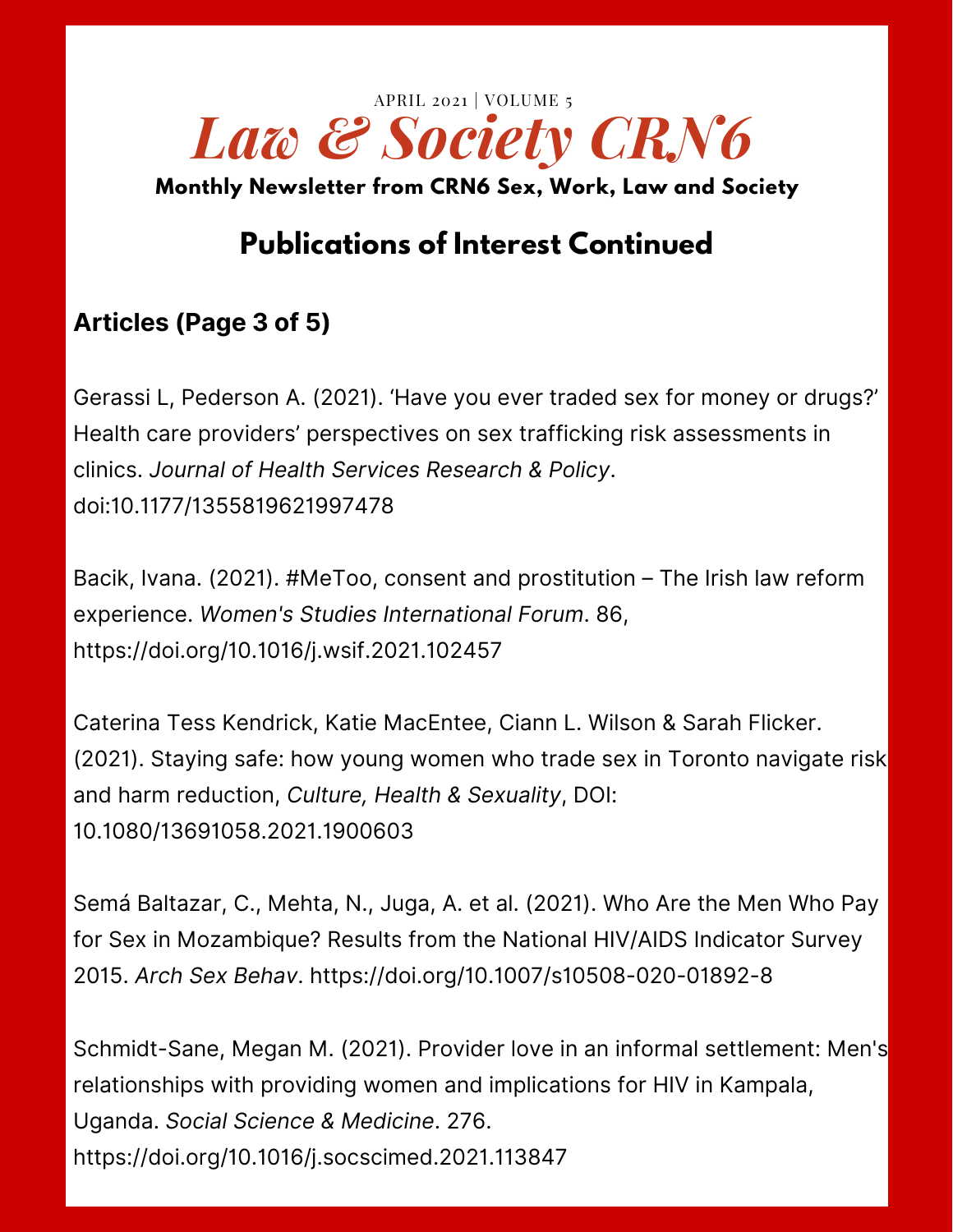

# **Publications of Interest Continued**

### **Articles (Page 4 of 5)**

Martin Mbonye, Godfrey Siu & Janet Seeley, (2021). Conflicted masculinities: understanding dilemmas and (re)configurations of masculinity among men in long-term relationships with female sex workers, in Kampala, Uganda, *Culture, Health & Sexuality*, DOI: 10.1080/13691058.2021.1891569

Gbagbo, F.Y., Gbagbo, J.A. (2021). Commercial sex work among university students: a case study of four public universities in Ghana. *BMC Women's Health* 21, 103. <https://doi.org/10.1186/s12905-021-01251-2>

Courtenay Sprague, Lyndsey D. McMahan, Leena Maqsood & Gavin George. (2021). 'Eventually I wanted something more': sexual self-reflections of South African women engaged in transactional sexual relationships with blessers, *Culture, Health & Sexuality*, DOI: 10.1080/13691058.2021.1892193.

Rogers, B.G., Paradis-Burnett, A., Nagel, K. et al. (2021). Sex Workers and Syndemics: A Population Vulnerable to HIV and COVID-19. *Arch Sex Behav*. [https://doi.org/10.1007/s10508-021-01940-x.](https://doi.org/10.1007/s10508-021-01940-x)

Gokengin D, Aybek G, Aral SO, et al. (2021) Programmatic mapping and size estimation of female sex workers, transgender sex workers and men who have sex with men in İstanbul and Ankara, Turkey. *Sexually Transmitted Infections*. doi: 10.1136/sextrans-2020-054894.